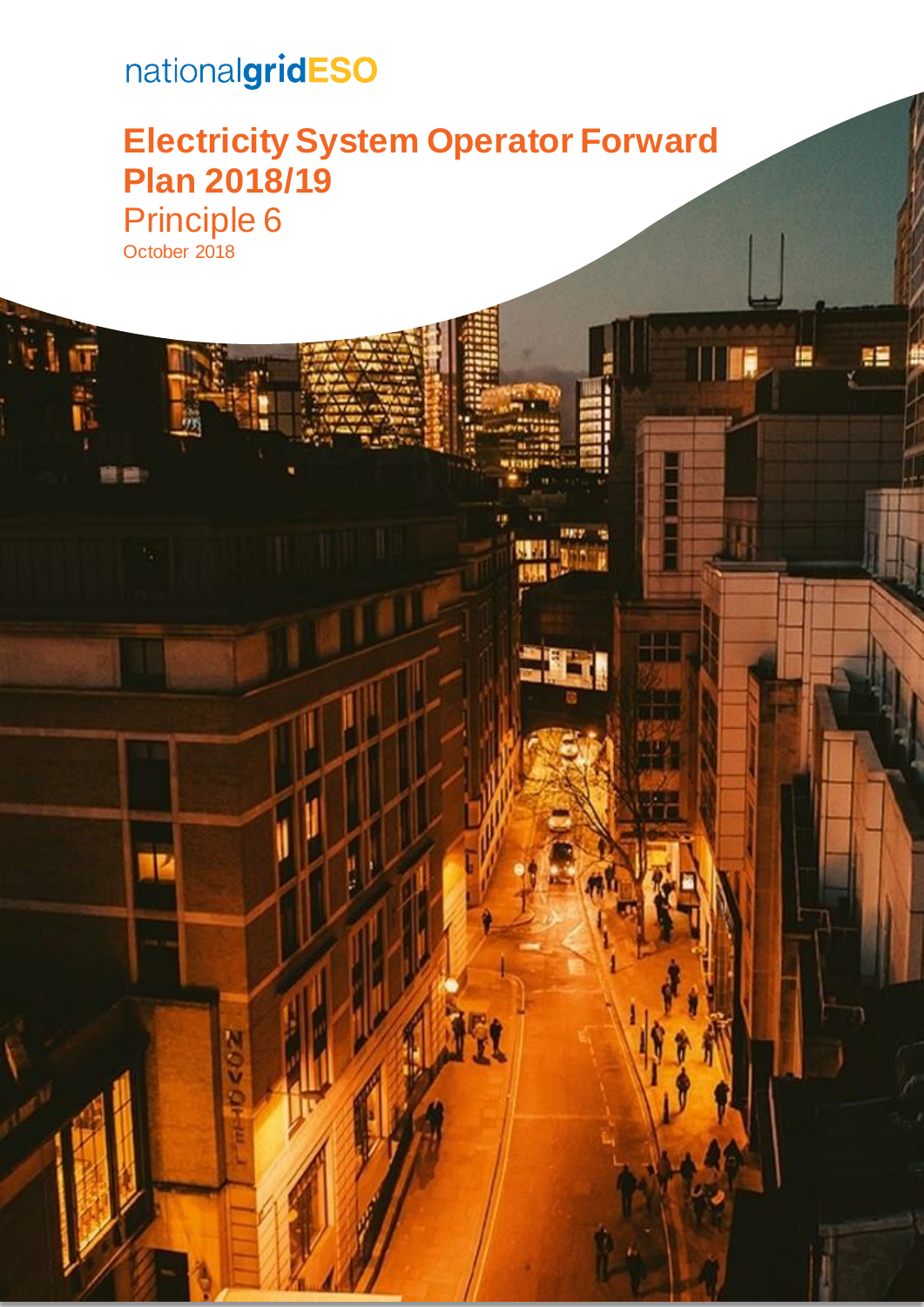### **Contents**

| $\textbf{For} \textit{word}.\textit{1}\textit{1}\textit{1}\textit{2}\textit{2} \textit{3} \textit{4} \textit{5} \textit{5} \textit{6} \textit{6} \textit{7} \textit{7} \textit{6} \textit{8} \textit{7} \textit{8} \textit{9} \textit{1} \textit{1} \textit{1} \textit{1} \textit{1} \textit{1} \textit{1} \textit{1} \textit{1} \textit{1} \textit{1} \textit{1} \textit{1} \textit{1} \textit{1} \textit{1} \textit{1} \text$ |  |
|---------------------------------------------------------------------------------------------------------------------------------------------------------------------------------------------------------------------------------------------------------------------------------------------------------------------------------------------------------------------------------------------------------------------------------|--|
|                                                                                                                                                                                                                                                                                                                                                                                                                                 |  |
| Enabling a coordinated whole system approach to operation of the electricity system  4                                                                                                                                                                                                                                                                                                                                          |  |
| How we unlock value for consumers in the way we coordinate and operate with a whole system                                                                                                                                                                                                                                                                                                                                      |  |
|                                                                                                                                                                                                                                                                                                                                                                                                                                 |  |
|                                                                                                                                                                                                                                                                                                                                                                                                                                 |  |
|                                                                                                                                                                                                                                                                                                                                                                                                                                 |  |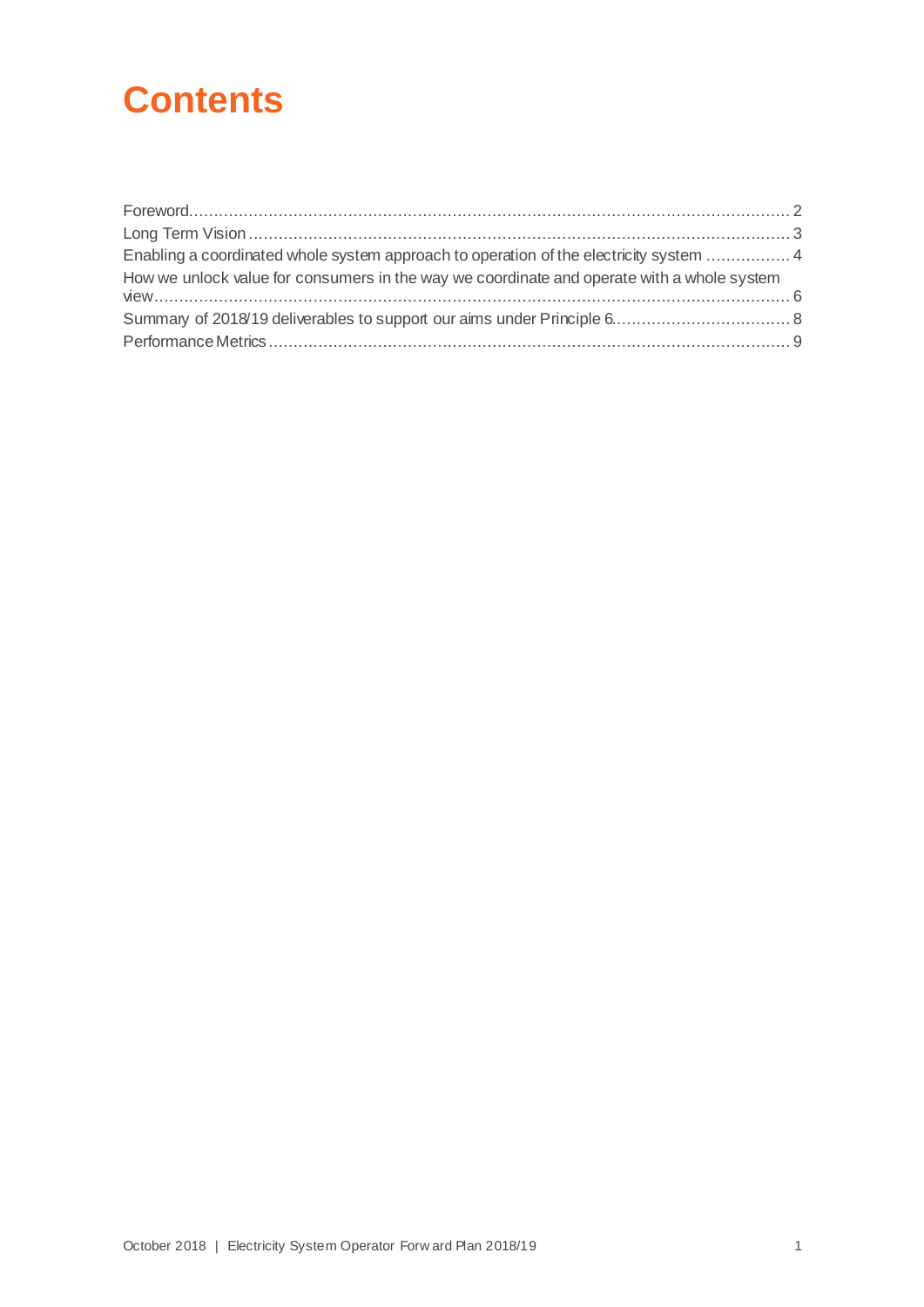### <span id="page-2-0"></span>**Foreword**

### **Principle 6:** Coordinate effectively to ensure efficient whole system operation and optimal use of resources.

The future of our energy system is digital, decentralised and decarbonised. Our approach to all the activities we are involved in, relating to the operation of the electricity transmission network needs to evolve to ensure that we engage with all network organisations and ensure the most efficient options are developed to realise value for the end consumer.

It is essential that the ESO coordinates and works effectively with other network organisations to deliver the most efficient and economic outcomes across the whole electricity system. The aim of this principle is to focus on how we develop ways of working and processes that enable the whole system operation and ensuring that we find ways to make the best use of all resources available across the system.

The objective this year is to listen and act on our customers and stakeholder's ambitions to inform a clear ambition and strategy surrounding the whole system operation and to use this to take a leadership role within Energy Networks Association (ENA) Open Networks project to design and develop ways of working. In the more near term the objective of this principle is to make a step change in the processes and flexibility around the connections and access to the Networks.

There are strong links between this principle and the RDPs in Principle 5 and the Pathfinder projects in Principle 7.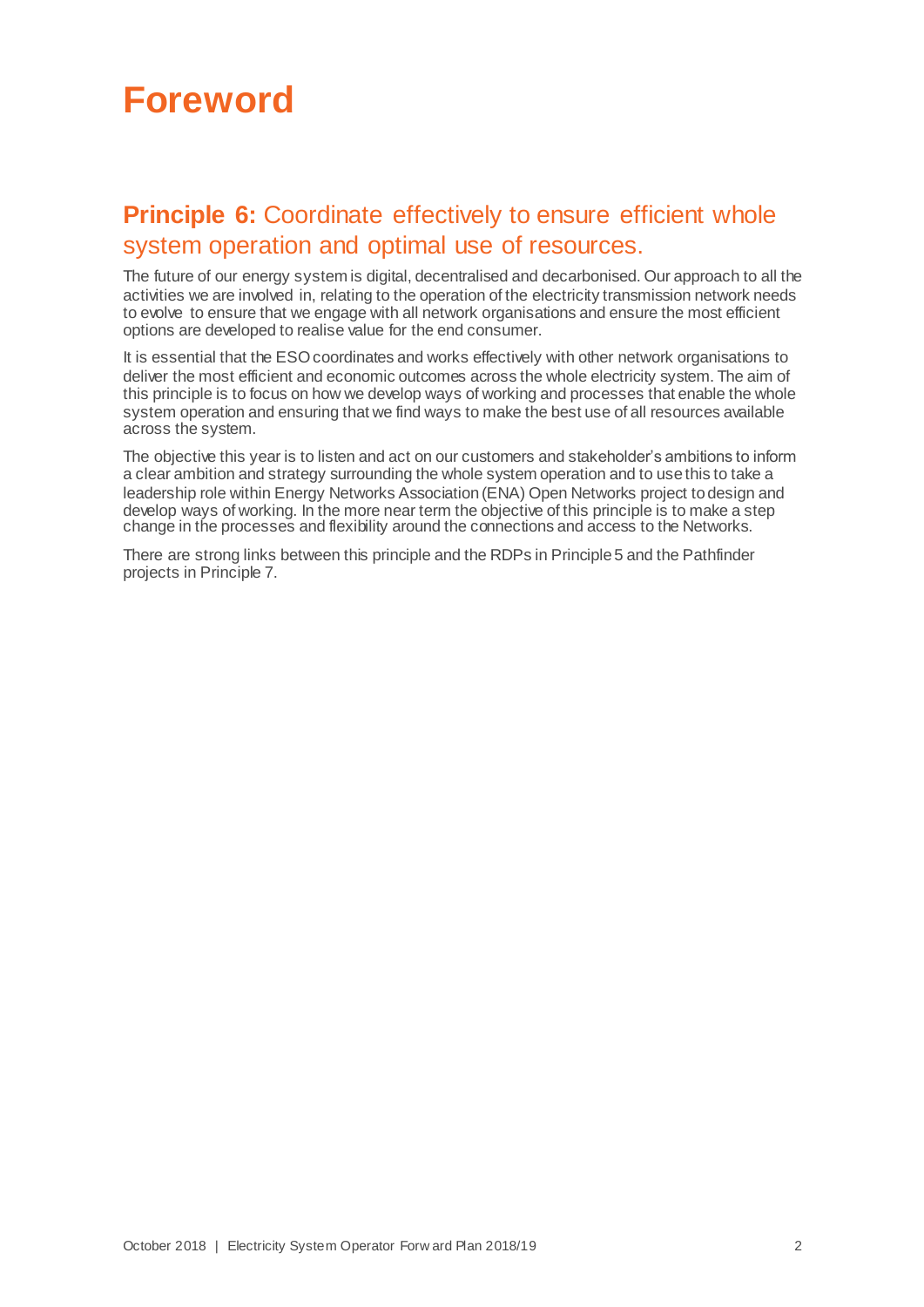## <span id="page-3-0"></span>**Long Term Vision**

Operating the GB transmission network against the transition to a decentralised and decarbonised energy market is a huge privilege which comes with challenging responsibilities that ensure we operate a network that provides the greatest value for consumers.

Successful delivery of our operational role on a whole system basis will unlock huge benefits for consumers well in to the future. We will develop a whole system approach by working across the industry with other network operators including TOs, DNOs and an increasingly diverse range of customers.

In our role as System Operator we manage the operation of both the gas and electricity transmission systems. We will make decisions on a 'whole energy system' basis, taking into consideration developments across both energy systems to optimise our operational outcomes to the benefit of consumers.

Stakeholders have told us, they believe we should be focusing on facilitating a whole system approach and demonstrating this particularly across the interface between transmission and distribution networks.

Succeeding in this area will benefit consumers in several ways including, identification of the most economic and efficient parts the network for new connections to be made, resulting in quicker connection times and ultimately lower costs to the electricity consumer. This approach will also facilitate a faster route to connection enabling low carbon targets to be achieved quicker and enabling new revenue streams to emerge for distributed energy resources (DER).

We will have worked with DNOs to allow access to a wider range of resources and tools, whilst managing the technical challenges presented by operating the system in ways that were never anticipated when it was built. To optimise benefits to the consumer, we will have collaborated widely across industry to find creative solutions to operating challenges that traditionally would be solved through balancing actions in the Balancing Market.

The energy landscape is changing at pace and traditional distinctions between transmission and distribution networks will diminish over time. This change will benefit from a whole system perspective in the way we plan and operate the networks. We want to improve our customer's experience and ensure they have full visibility of how to access and use the networks from the time of their initial connection and throughout the operating life cycle of their assets including maintenance and refurbishment programmes. The types of customers connecting to our networks have changed, this brings a more diverse range of services and with that the levels of support provided through the connection process and the contract management phase of the connection require a change of approach. We will work with customers through the early phase of their investment to ensure the connection point offered reflects the best whole system outcome and the quality of the contract provides the ability to connect swiftly. As volumes of distributed energy resources continue to increase we will strengthen our relationships with DNOs, evolve the way we work together and support them as they transition to become Distribution System Operators(DSOs).



Julian Leslie

Head of Networks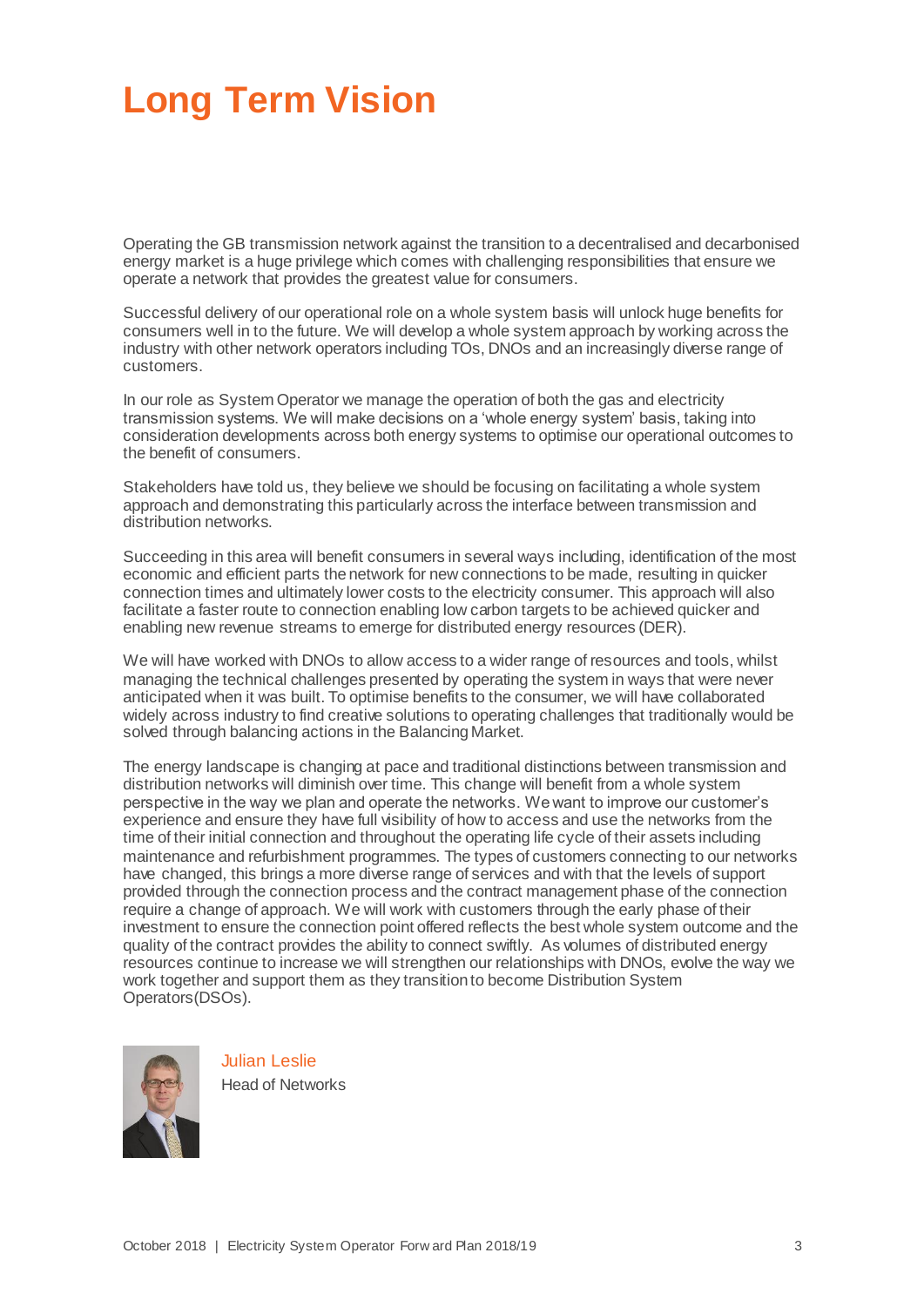### <span id="page-4-0"></span>**Enabling a coordinated whole system approach to operation of the electricity system**

### **What we do today**

The energy market is changing at pace and the scale of these changes is having a significant impact on the way we engage with customers and network owners and affects how we operate the network.

The changes experienced in the energy market since the beginning of the RIIO period have required us to continually develop the way we do things, many of our baseline activities such as the connection process or outage planning work have changed significantly to meet the changing needs of new customers and the way people use the transmission network. We have continued to adapt these activities to ensure we continue to economically operate a safe and secure transmission network.

### Operate a safe and secure transmission network

Operating the system to meet standards of security and quality of supply in an economic and efficient manner. We are continually changing our operating approaches and seeking new ways to adapt to the system challenges brought about by the move from strategically located synchronous thermal generation over the past decade to the network we operate today which includes over 30GW of renewable non-synchronous generation dispersed across the GB network.

### Cross industry engagement

In order to inform existing and potential network users and customers of the developments in the energy industry that may affect their business or impact their approach to making a connection to the electricity networks, we deliver regular customer seminars aimed at providing insight into the development on the transmission networks and any changes to energy policy or the commercial frameworks that may affect a customer's business model.

### Planning and optimising network outages

We work with all network users to develop an outage programme that allows new connections to be made to the network and to provide network access for asset replacement and maintenance requirements. Increasing volumes of new connections, many of which change their connection date throughout the lifetime of their contract with the ESO, cause a significant amount of churn in the long-term outage plan. These challenges combined with conflicting maintenance or repair outages result in a continually changing outage programme. Providing outage planning tools and engaging fully with all network users to enable viable outage plans to be created is essential to ensure we can facilitate the optimum levels of system access required for all users.

#### Provide operational liaison across network operators

We hold operational liaison meetings twice per year with all DNOs to share information regarding seasonal challenges faced on the transmission system and discuss approaches to coordination and collaboration across networks to resolve these challenges. This happens alongside almost daily interaction between the ESO and the DNOs to resolve short term operability issues but also to explore and discuss future requirements.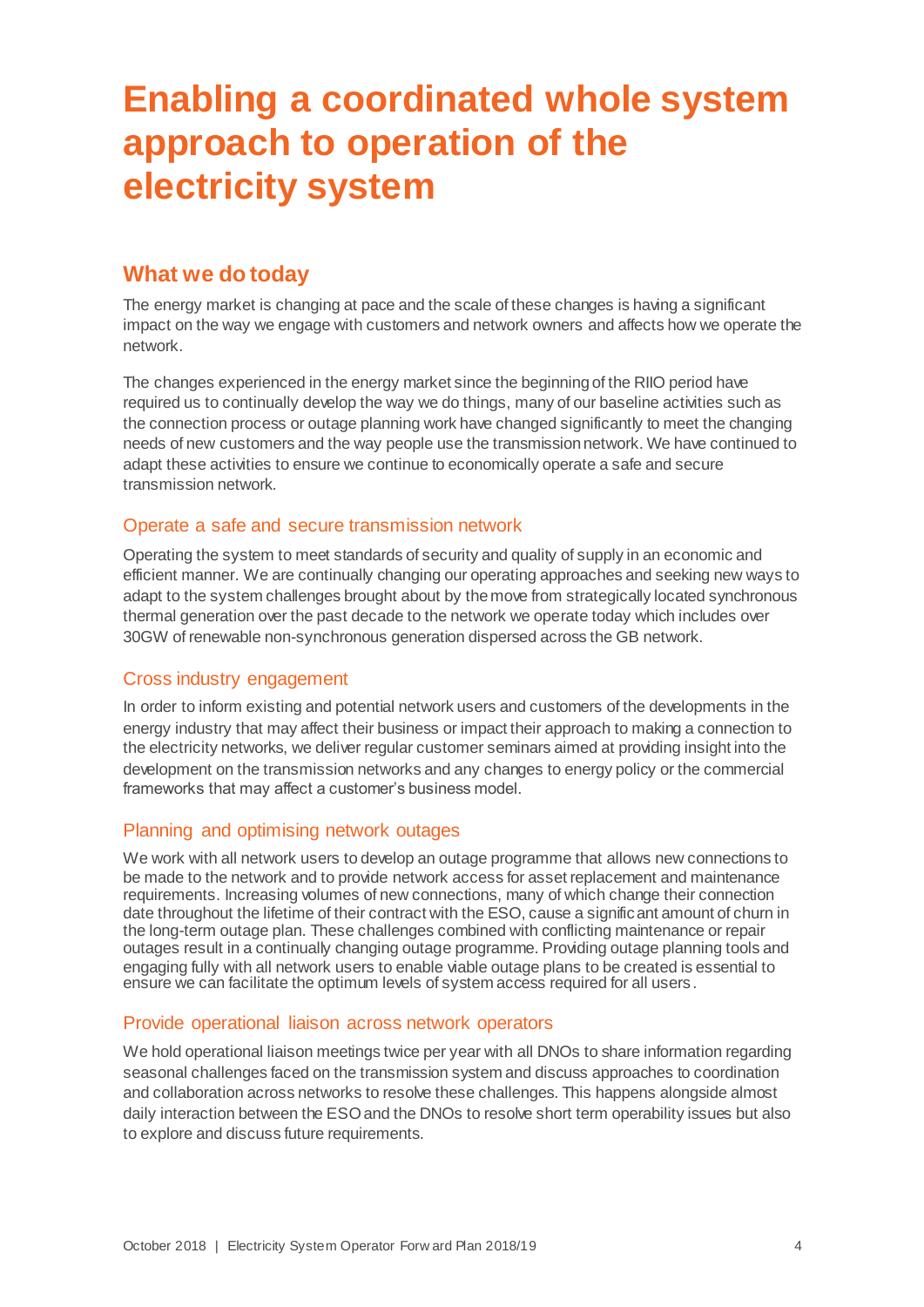### **Enabling a coordinated whole system approach to operation of the electricity system**

#### Identify future operability challenges

We currently produce the annual System Operability Framework document to provide insight to all network users and customers into the future operability challenges that we see for operating the transmission network. This is informed by the experiences we see in real time operation and the actions we take to ensure we continue operate a secure network.

#### Connection process

We are obligated to facilitate connections to the transmission network and through the changing nature of the energy market over the past decade we have seen a significant increase in the number of applications received. Part of our role requires us to support the connection of embedded generation in the DNO networks and we have seen significant increases in the volume of embedded generation projects.

This increase in activity began in the south of England as solar PV investments took off but this trend has also extended to other types of embedded generation connections from battery storage projects to gas reciprocating peaking generation plant.

The increase in connection applications from more diverse technologies requires us to engage with customers in a different way, many of the applications come from new providers who have little or no electricity market experience. With these applicants in particular, we have taken the opportunity to demonstrate our commitment to providing outstanding customer satisfaction by providing detailed support throughout the application and contracting process, ensuring they understand the connection processes and the codes that govern them, provide consistent account management support so they feel supported throughout and ensuring that we achieve a high contract signature rate that will ultimately lead to increased liquidity in the energy market.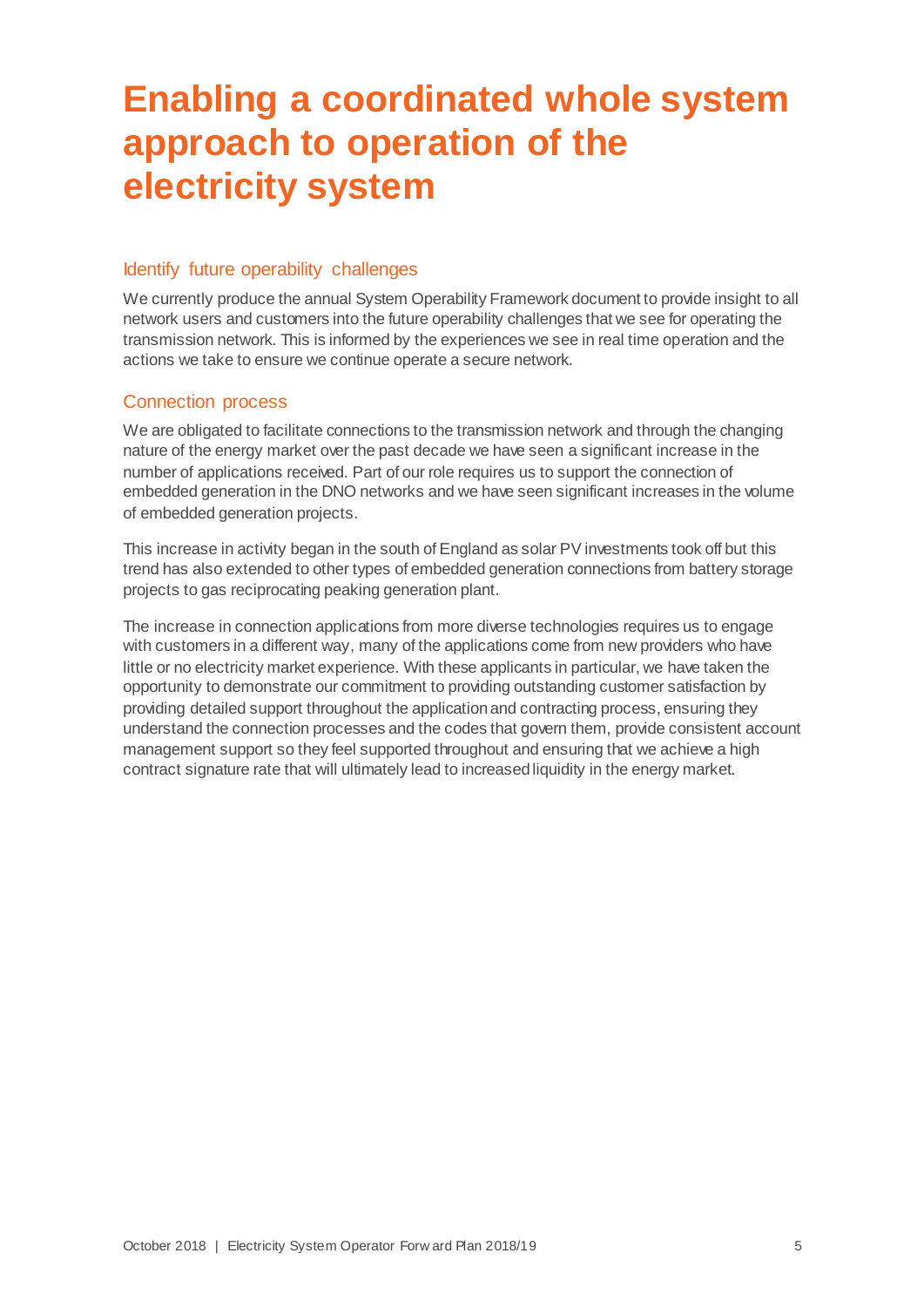### <span id="page-6-0"></span>**How we unlock value for consumers in the way we coordinate and operate with a whole system view**

### Developing new products and tools to enable better decisions

In delivering our role in accordance with our license, the level of changes we have experienced in our operational work has led us to identify a need to develop new products and processes. These services have been developed to facilitate the new market that has evolved whilst ensuring we can operate economically and efficiently or to more effectively facilitate access to market as required by customers

### Innovative Connection Solutions

The increasing volume of embedded generation connections in some parts of the country has identified a requirement for network investment that in some situations cannot be constructed in the required timescales or the cost of the build solution is not considered economic and efficient for the current network arrangement. In these cases, we have worked with the DNOs to develop Active Network Management (ANM) schemes to facilitate making a customer connection more quickly or efficiently. These schemes are innovative solutions that in many cases are developed to solve specific regional issues, they require extensive engagement between ESO, the DNO and suppliers to design, develop and deliver a quick solution, but this engagement is increasing knowledge across the network organisations that is now being considered more widely for other operational solutions.

In some of the more congested areas of the networks there are still external investment factors that mean the specific location is attractive to connections, we have explored alternative methods of connection in these areas by offering a flexible contract, whereby the customer can generate ahead of build solutions being constructed by restricting their output to particular timescales but allowing the customer to proceed with their planned project timescales.

We have started work on a new and innovative connection solution brought forward by a new energy storage customer requesting a connection to the England and Wales TO (NGET). This product involves the use of the tertiary winding on supergrid transformers and will provide the customer with a lower cost and quicker connection than would have otherwise been available.

In many cases supergrid transformers provide the connection point for DNOs and other customers connected to the transmission system, the use of the tertiary connection for additional customers will change the commercial arrangements for connection charges. We will adopt a collaborative approach to understanding and implementing the required changes with the DNOs.

This is a new concept and we are currently in discussion with all affected DNOs about this new type of connection. There is more commercial and regulatory development work required to be finalised before the connections are completed, but this is a great example of the ESO, the TO and the DNOs working together on a whole system basis to find new and innovative ways to facilitate new customer connections.

### Increasing adoption of Appendix G approach

The "Appendix G" process started as a pilot project between the ESO and two DNOs (UKPN and WPD) the trial was developed to find a better way of providing connection offers to DNO embedded generation projects. The existing Statement of Works Process has been in place for a long time and was not designed to accommodate the volume of applications that DNOs have seen in recent years.

This new approach provides DNOs visibility of the volume of capacity available at individual Grid Supply Points up to a set limit and greater transparency enabling them to contract with embedded customers more quickly without individual applications to the ESO. This new approach informs the 'Statement of Works' that define Transmission network reinforcements required. This approach also saves the connecting customer £10k to £15k and can remove as much as 9 months from the connection offer process.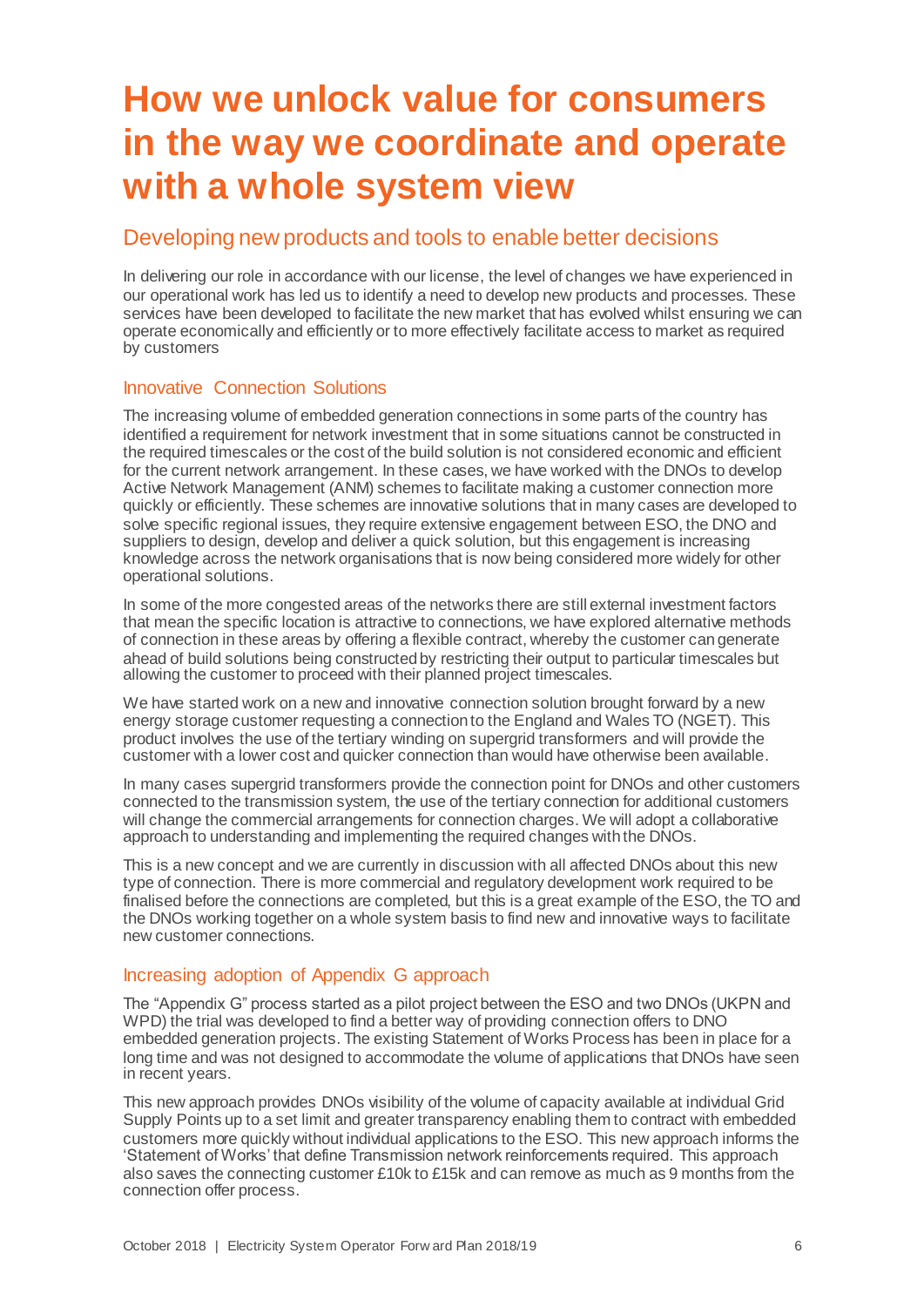### **How we unlock value for consumers in the way we coordinate and operate with a whole system view**

We have trialled changes to this process to better process the large volumes of embedded generation that is wishing to connect and intend to engage with all DNOs to roll out this approach across the whole network.

#### Whole Electricity System Outcomes

At the beginning of this forward plan performance year, we identified a need to define and articulate what 'whole electricity system' meant to us. This has led to the publication of our 'Whole Electricity System Outcomes' paper which describes how the ESO is changing to meet the challenges of decarbonisation, decentralisation, digitisation and democratisation. This includes the key areas that we believe need to be considered to deliver successful whole system outcomes that maximise consumer value. We have followed this up with a blog on the ESO website that was published in October.

#### Increased Industry Collaboration (Open Networks)

We play a key role in the ENA open networks project, and are actively involved in all its workstreams and the majority of its 2018 deliverables. We also lead on significant topics and earlier this year we led the development and publication of the ENA Open Networks Future Worlds consultation; the results of which will be published later in the year. We will continue to support this project and identify areas for the ESO to take a lead on. Across the ENA Open Networks workstreams the ESO is engaged in over 30 working groups and/ or product development groups.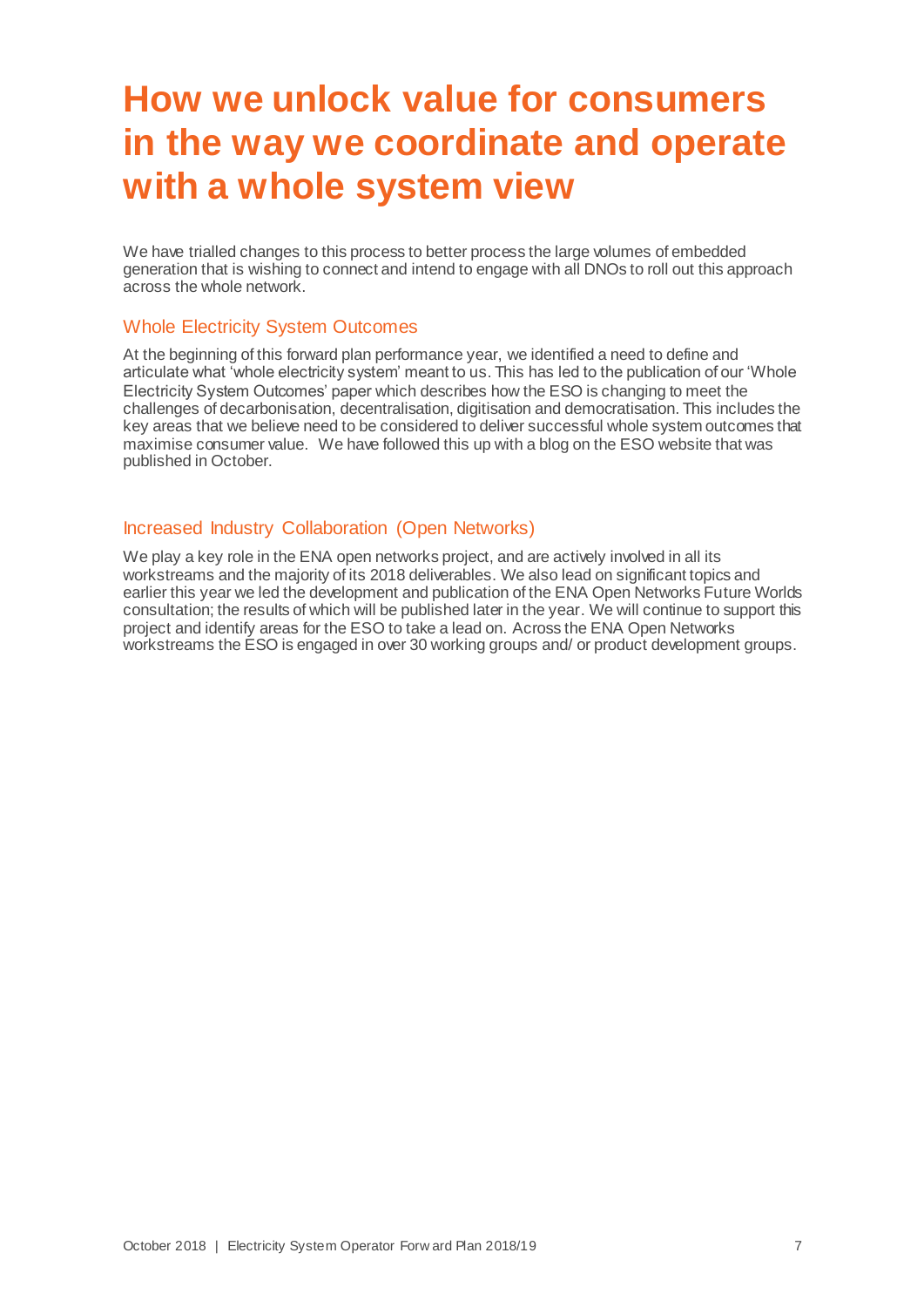# <span id="page-8-0"></span>**Summary of 2018/19 deliverables to support our aims under Principle 6.**

| <b>Outcome</b>                                                          | 2018/19 Deliverables                                                                                                                                                                                                                                                                                   |
|-------------------------------------------------------------------------|--------------------------------------------------------------------------------------------------------------------------------------------------------------------------------------------------------------------------------------------------------------------------------------------------------|
| Increase and improve our<br>engagement activity<br>across network users | Regular engagement with DNOs exists currently to share<br>$\bullet$<br>seasonal data and challenges encountered on networks. We will<br>increase the volume of this engagement and include other<br>network operators as well as large demand customers.                                               |
|                                                                         | Build strong relationships with DNOs and review and develop<br>$\bullet$<br>contractual arrangements and processes to deliver efficient<br>whole system focused outcomes.                                                                                                                              |
|                                                                         | Identify and develop new market tools with all relevant parties to<br>$\bullet$<br>ensure efficient system solutions for operation                                                                                                                                                                     |
|                                                                         | Demonstrate system operability related challenges to a broader<br>$\bullet$<br>range of stakeholders identifying the scale of the impact we<br>forecast on future operation and providing opportunity for whole<br>system solutions to be developed.                                                   |
|                                                                         | Design and develop replacement TOGA system working with all<br>users to ensure solution meets requirements of all system<br>interfaces.                                                                                                                                                                |
|                                                                         | Increasing our involvement and support of the Open Networks<br>$\bullet$<br>Project                                                                                                                                                                                                                    |
|                                                                         | Lead the delivery of the Open Networks Future Worlds<br>$\bullet$<br>consultation, laying the framework of options for future industry<br>structure                                                                                                                                                    |
|                                                                         | Articulating our thought leadership on Whole Electricity System<br>$\bullet$<br>across a broad stakeholder base                                                                                                                                                                                        |
| <b>Enhanced Asset</b><br>Optimisation                                   | Engage with TOs and DNOs to identify opportunities to achieve<br>$\bullet$<br>more efficient use of existing assets, making use of weather and<br>loading related operational capabilities thereby reducing the need<br>for investment and lowering the volume and cost of balancing<br>actions taken. |
| Cross TO system<br>performance<br>enhancements                          | Identify areas for process improvement under existing contracts<br>۰<br>between SO and TOs and lead change programmes to optimise<br>consumer benefits.                                                                                                                                                |
| Improved service and<br>information to network<br>users                 | Deliver additional value to annual network customer connection<br>$\bullet$<br>seminars by creating a Whole System focus to these events,<br>raising profile of issues experienced by users and identifying<br>opportunities for new solutions across networks.                                        |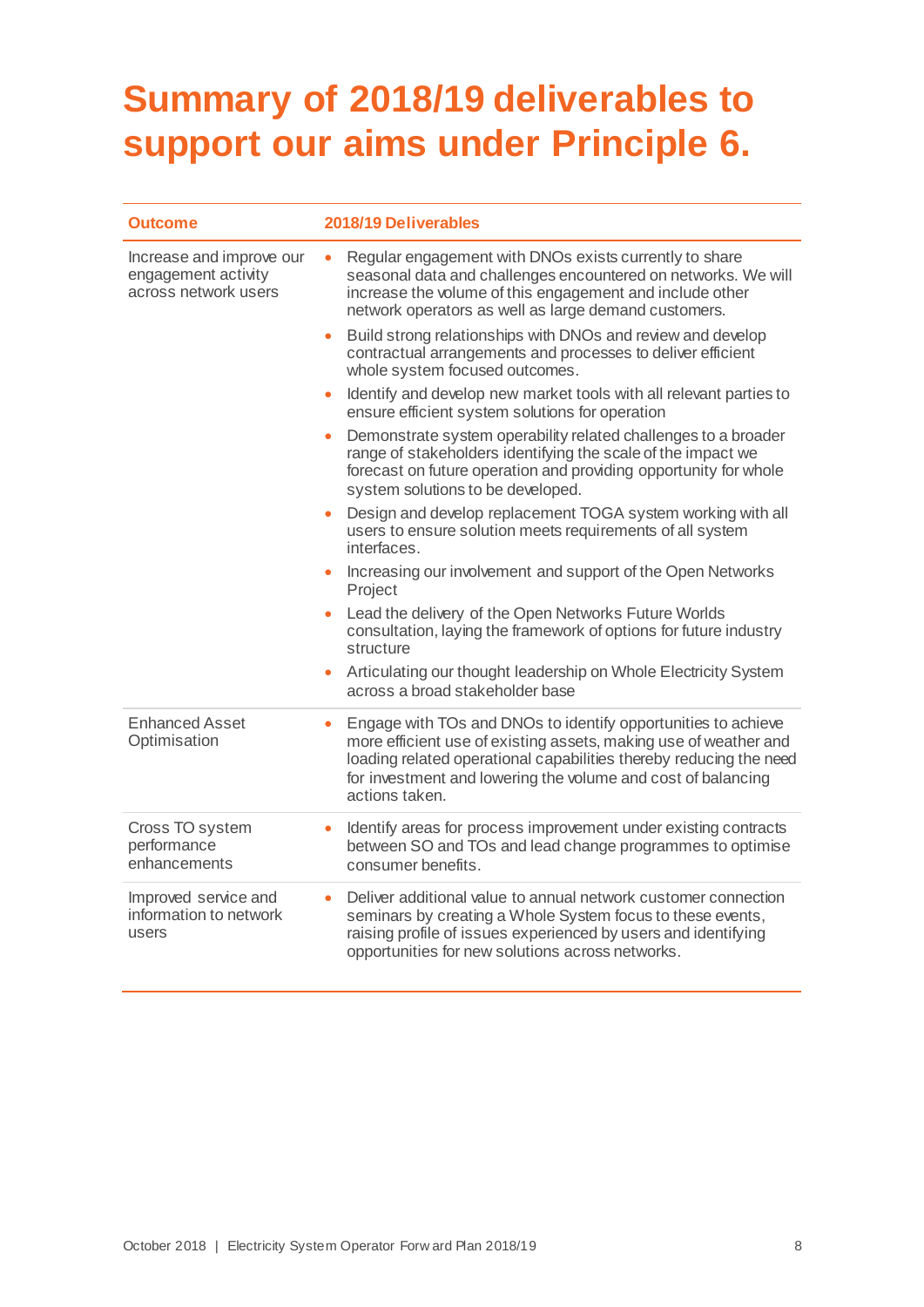### <span id="page-9-0"></span>**Performance Metrics**

We will be able to demonstrate our contribution to the realisation of consumer benefit through improvements in the following metrics:

#### **Network Access**:

This ensures we are maximising access to the system through planning to set timescales

#### **Updating Customer Agreements:**

This creates the most accurate picture of the network as soon as possible after changes are made ensuring that planning and operational actions taken are based on the most up to date and accurately configured network. This minimises the chance of inefficient operation.

#### **Future GB electricity system security planning:**

Carrying out stakeholder engagement on the quality of the system operability report and the benefits it provides by giving the market visibility of current state of the network, a review of past performance and issues experienced and a future forecast, operating plan and identification of future system needs.

#### **Right First Time Connection offers:**

Ensuring Connection offers sent to customers are 100% correct ensures that the customer receives a good standard of service from the connection offer process, it minimises re-work and facilitates timely and efficient connection to the network.